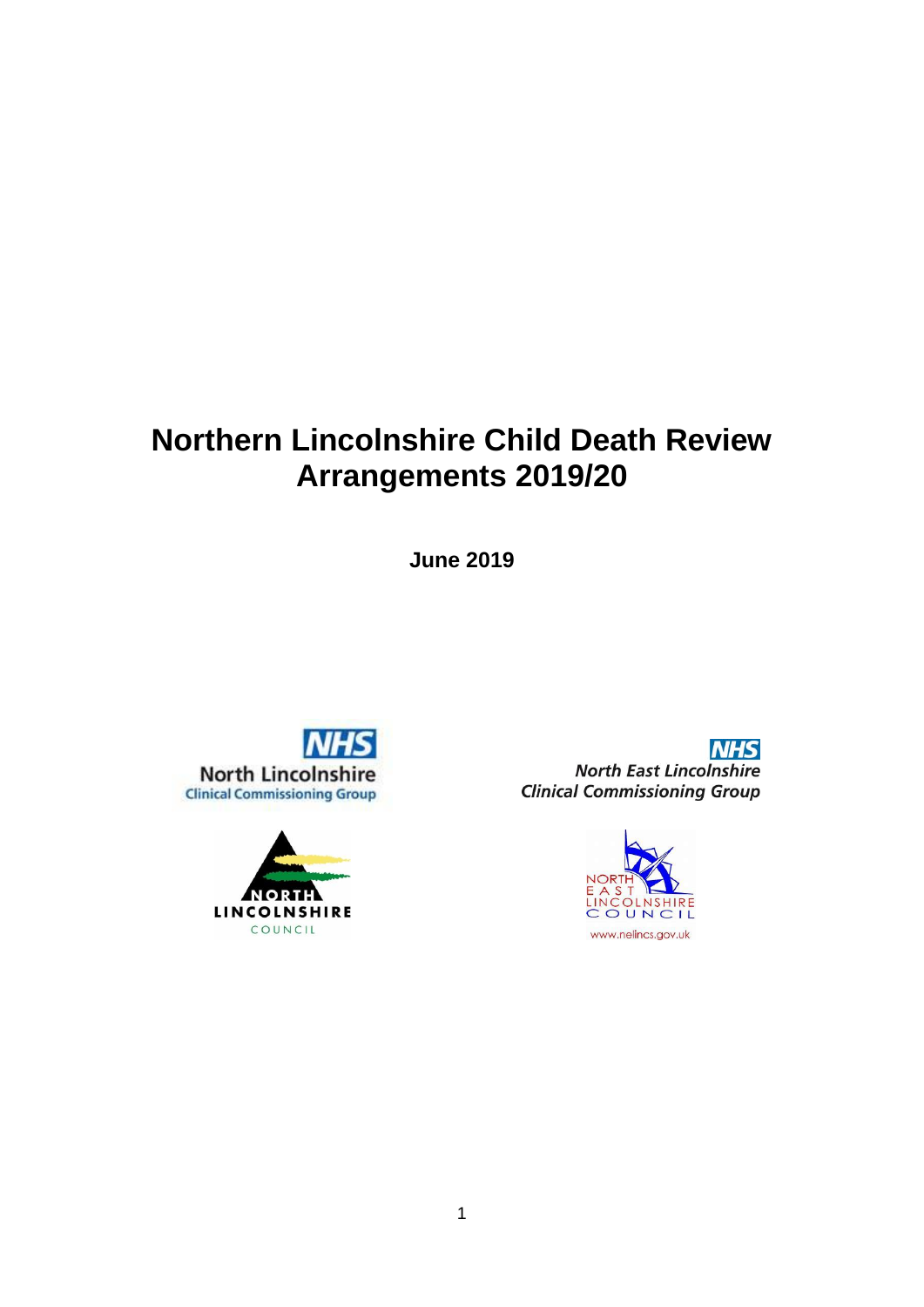# **Signatories**

Simon Green, Deputy Chief Executive and Director Commercial on behalf of North Lincolnshire Council

Sale Ł

(Alex Seale, Chief Operating Officer) pp. Emma Latimer, Accountable Officer

on behalf of North Lincolnshire Clinical Commissioning Group

Peter relation

Dr Peter Melton, Clinical Chief Officer on behalf of North East Lincolnshire Clinical Commissioning Group

Stephen Pintus, Director of Public Health on behalf of North East Lincolnshire Council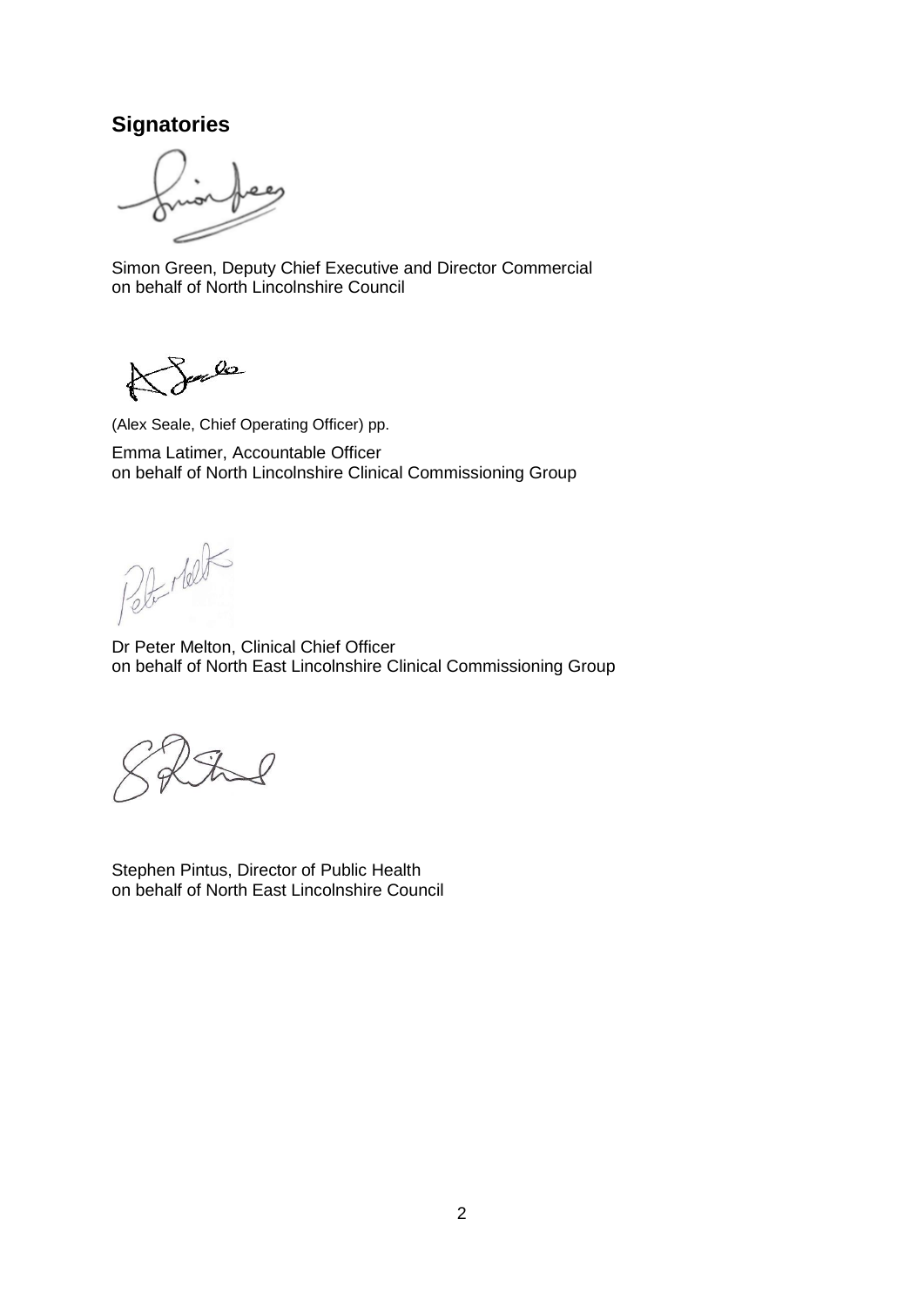# **Introduction and Context**

This sets out the arrangements for the Child Death Review processes in North and North East Lincolnshire local authority areas.

In preparing this document, the Child Death Review (CDR) partners have had due regard to:

- Chapter 5 of [Working Together to Safeguarding Children, July 2018](https://assets.publishing.service.gov.uk/government/uploads/system/uploads/attachment_data/file/779401/Working_Together_to_Safeguard-Children.pdf)
- [Child Death Review Statutory and Operational Guidance \(England\), October 2018](https://assets.publishing.service.gov.uk/government/uploads/system/uploads/attachment_data/file/777955/Child_death_review_statutory_and_operational_guidance_England.pdf)
- [National Guidance on Learning from Deaths](https://www.england.nhs.uk/wp-content/uploads/2017/03/nqb-national-guidance-learning-from-deaths.pdf)
- [Sudden unexpected death in infancy and childhood: multi-agency guidelines for care and](https://www.rcpath.org/uploads/assets/874ae50e-c754-4933-995a804e0ef728a4/sudden-unexpected-death-in-infancy-and-childhood-2e.pdf)  [investigation \(SUDI/C Guidelines\) 2016](https://www.rcpath.org/uploads/assets/874ae50e-c754-4933-995a804e0ef728a4/sudden-unexpected-death-in-infancy-and-childhood-2e.pdf)
- [Guidance for NHS trusts on working with bereaved families and carers](https://www.england.nhs.uk/wp-content/uploads/2017/03/nqb-national-guidance-learning-from-deaths.pdf)
- [When a Child Dies: child death review guide for parents](https://www.england.nhs.uk/wp-content/uploads/2018/07/parent-leaflet-child-death-review-v2.pdf) and carers

The arrangements will also be underpinned by the Northern Lincolnshire Child Death Review arrangements Memorandum of Understanding and operational multi-agency guidance.

# **Child Death Review Arrangements**

### **Geographical area**

The geographical footprint for the Northern Lincolnshire Child Death Review arrangements is the North Lincolnshire, and North East Lincolnshire local authority areas. This footprint corresponds with that of North Lincolnshire and North East Lincolnshire Clinical Commissioning Groups' (CCG) footprint.

The Northern Lincolnshire Child Death Review arrangements will

- ensure the appropriate review the deaths of all Northern Lincolnshire resident children (up to and including those aged 17), and babies born to Northern Lincolnshire resident mothers, whether the child dies in Northern Lincolnshire or outside the area.
- consider the deaths of non-Northern Lincolnshire resident children where learning for Northern Lincolnshire services may be identified.
- support the learning through Child Death Review arrangements in other localities where Northern Lincolnshire resident children have died, and there may be learning in those external areas

The Lead Health Professionals and the Designated Doctor for Child Deaths will support discussions in relation to the most suitable locality to lead the review.

## **Child Death Review Partners**

In Northern Lincolnshire, the child death partner organisations and the lead representatives are:

- North Lincolnshire Council Chief Executive
- North Lincolnshire Clinical Commissioning Group Accountable Officer
- North East Lincolnshire Council Chief Executive
- North East Lincolnshire Clinical Commissioning Group Chief Clinical Officer

All four child death partners have equal and joint responsibility for local child death arrangements. Locally, the lead representatives have delegated their functions to the:

Director of Public Health, North Lincolnshire Council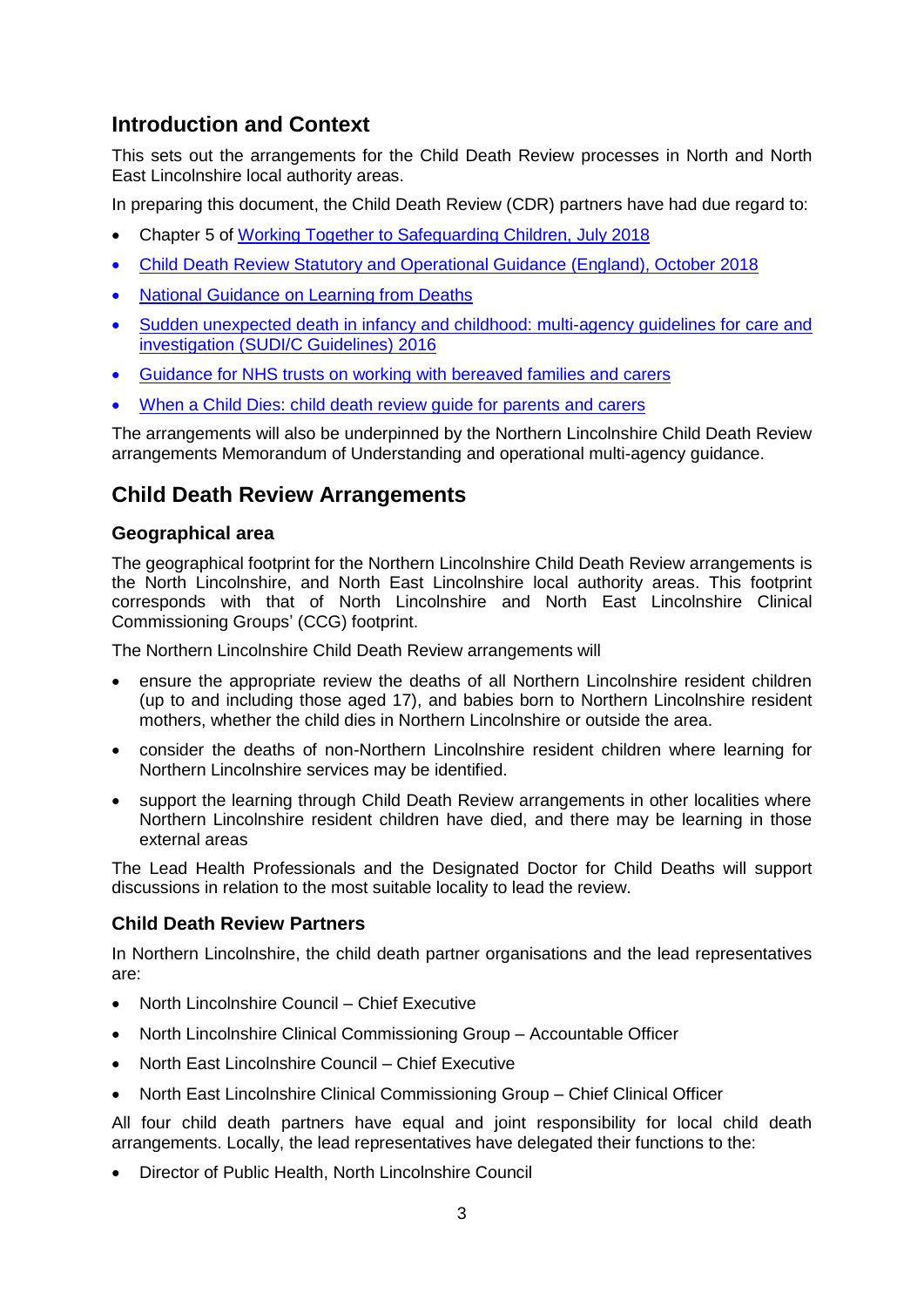- Director of Nursing and Quality, North Lincolnshire Clinical Commissioning Group
- Director of Public Health, North East Lincolnshire Council
- Director of Quality and Nursing , North East Lincolnshire Clinical Commissioning Group

These CDR partners have the responsibility and authority for ensuring full participation with Northern Lincolnshire Child Death Review arrangements, though the lead representatives remain accountable for any actions or decisions taken on behalf of their respective agency.

The lead representatives and those they have delegated their authority to, are able to:

- Speak with authority for the child death partner they represent
- Take decisions on behalf of their organisation or agency and commit them on policy, resourcing and practice matters
- Hold their own organisation or agency to account on how effectively they participate and implement the local arrangements.

More detail regarding child death partners' roles and responsibilities will be articulated in the Northern Lincolnshire Child Death Review arrangements Memorandum of Understanding.

#### **Other organisations and agencies**

The CDR Partners will ensure the involvement of all relevant agencies and organisations providing services to North and North East Lincolnshire resident children, and their families. These will include:

- Northern Lincolnshire and Goole NHS Foundation Trust
- Rotherham, Doncaster and South Humber NHS Foundation Trust
- North East Lincolnshire Council Children's Health Provision
- Lincolnshire Partnership NHS Foundation Trust
- General Medical Practices within North and North East Lincolnshire
- North Lincolnshire Council
	- Children's Social Care Services
	- Education Services
	- Public Health Services
- North East Lincolnshire Council
	- Children's Social Care Services
	- Education Services
	- Public Health Services
- Humberside Police
- Northern Lincolnshire Coroner's Office
- Schools and Nurseries in North and North East Lincolnshire

The Northern Lincolnshire CDR Partners will also ensure robust arrangements are in place to ensure the involvement of and contribution by key providers of services to Northern Lincolnshire resident children, but which are located outside the locality. These will include:

- Hull University Teaching Hospitals NHS Trust
- Sheffield Children's NHS Foundation Trust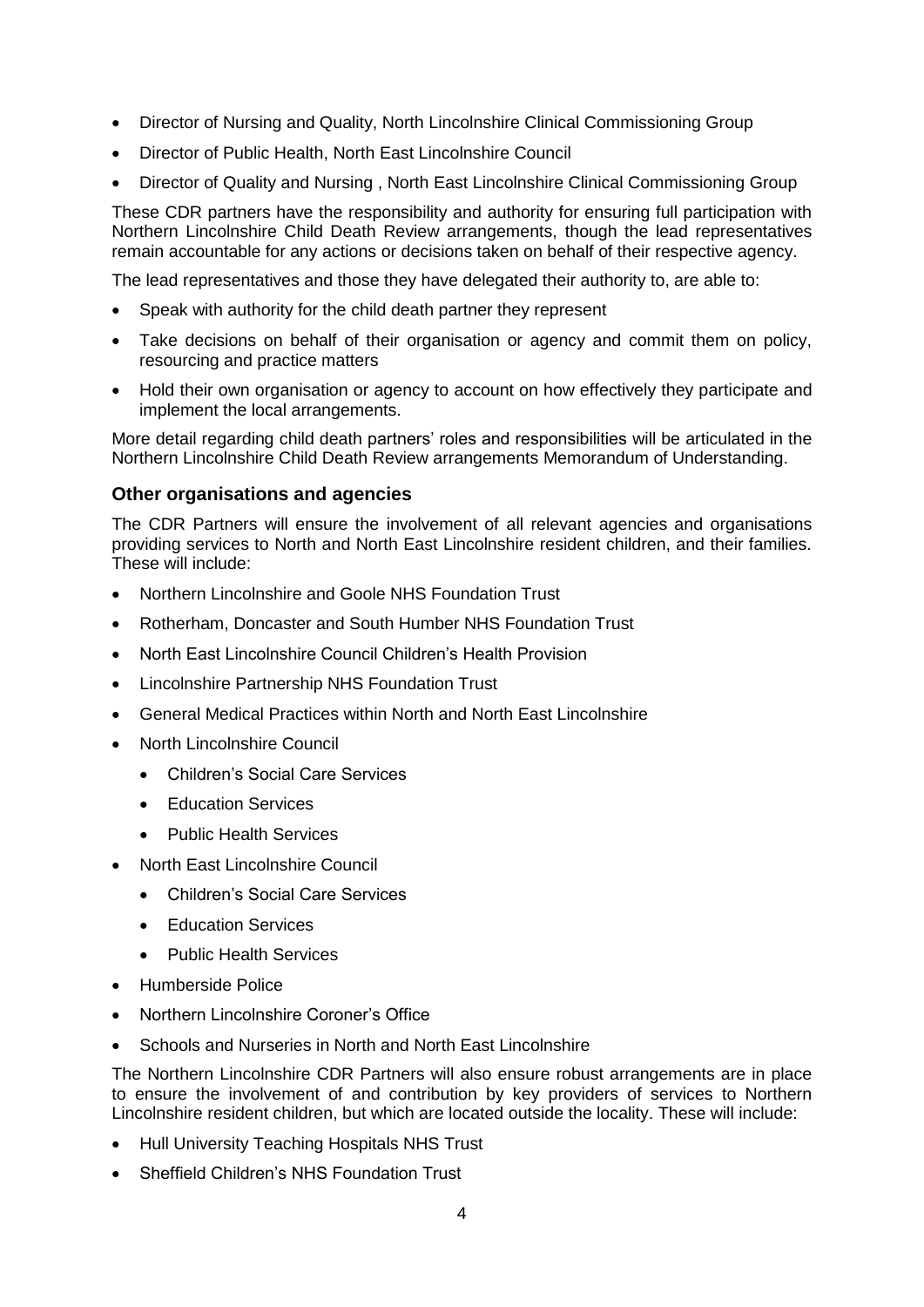• The Leeds Teaching Hospitals NHS Trust

## **Governance Arrangements**

The CDR partners will establish a Northern Lincolnshire CDR Partners Board which will meet on a quarterly basis to:

- oversee the effectiveness of the Child Death Review arrangements in practice
- agree and monitor the funding in accordance with their statutory requirements issued under section 16Q of the Children Act 2004
- seek and receive assurance on the learning and improvement activity undertaken in the locality in response to the arrangements
- receive and approve the Annual Report

The initial meeting of this Board will be held in September 2019, and will be supported by the CDR manager and administrator.

The Chair will be identified from among the CDR Partners.

# **Arrangements to discharge Child Death Review functions**

The CDR partners will establish a Child Death Overview Panel (CDOP), in accordance with the requirement to have an independent, multi-agency body to review the deaths of all children normally resident in Northern Lincolnshire, and where appropriate, the deaths in Northern Lincolnshire of non-resident children. The Panel will have specific Terms of Reference which will reflect the functions outlined within, the Child Death Review Statutory and Operational Guidance. This Panel will ensure appropriate links are made by the Panel, or as part of the Child Death Review process, with other statutory review processes, including

- The Learning Disabilities Mortality Review (LeDeR) programme
- Learning From Deaths programme
- Child Safeguarding Practice Reviews completed by:
	- o North Lincolnshire Children's Multi-Agency Resilience and Safeguarding Board
	- o North East Lincolnshire Children's Safeguarding Partnership

## **Key Roles**

#### Chair of Child Death Overview Panel

The CDR partners will identify a suitably experienced senior professional who is independent of the key providers of North and North East Lincolnshire NHS, social care and police services to chair the Child Death Overview Panel.

#### Lay member of CDOP

The CDR partners will secure a lay person, independent of the child death partners, or any provider of services to Northern Lincolnshire resident children or their families, to be a member of the Northern Lincolnshire Child Death Overview Panel. The CDR partners will ensure this individual provides the required expertise as outlined in Appendix 4 of the Child Death Review Statutory and Operational Guidance

#### Manager and Administrator

The CDR partners will identify a Manager from the CDR partner organisations to manage the CDR arrangements on behalf of the 4 CDR partners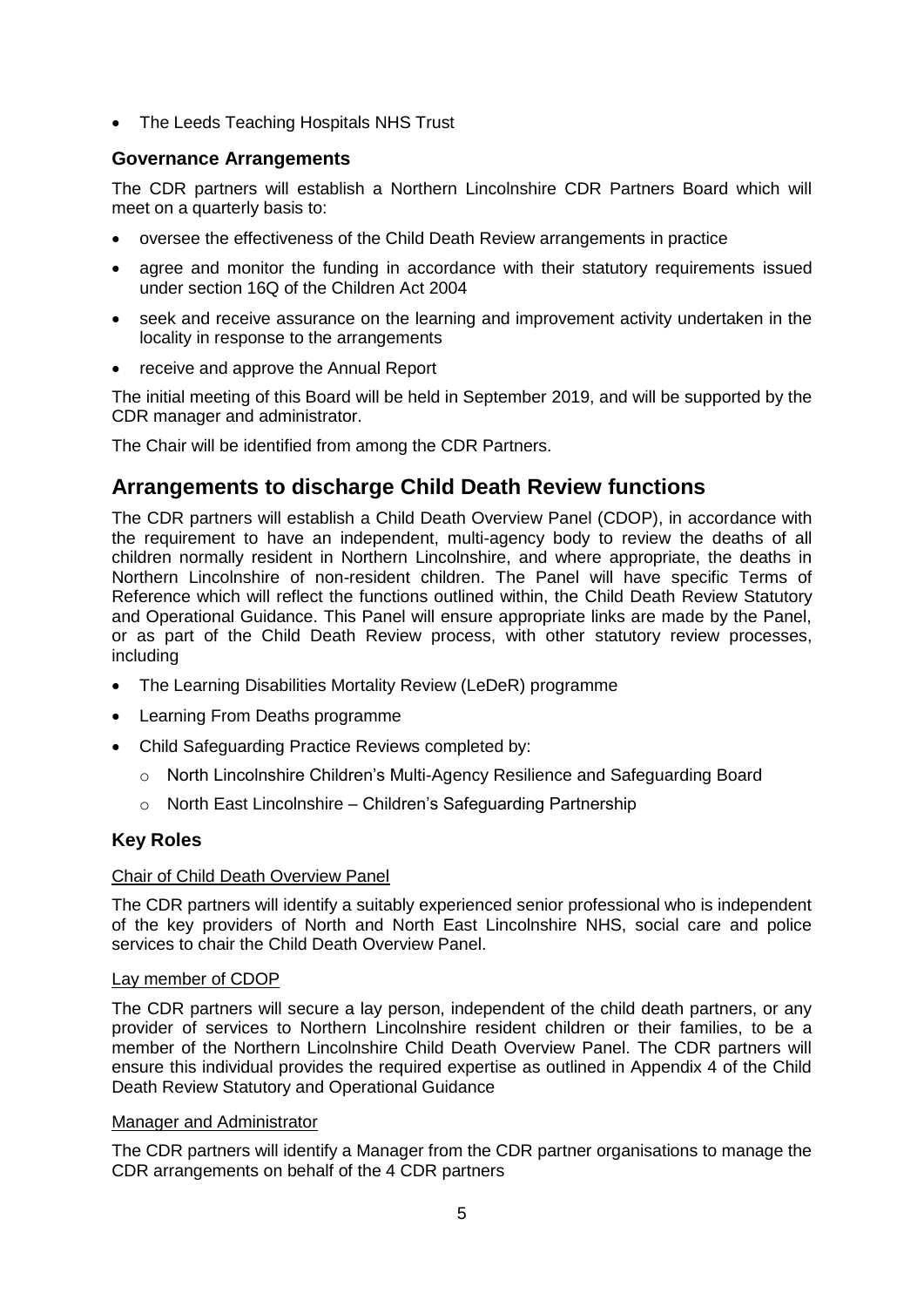The CDR partners will identify an administrator for the CDR arrangements across the Northern Lincolnshire footprint.

#### Designated Doctor for Child Deaths

The CDR partners will recruit a paediatrician who is independent of all services provided in North and North East Lincolnshire to fulfil the role of Designated Doctor for Child Deaths. The Job Description for this post will be fully compliant with the requirements as set out in the Child Death Review Statutory and Operational Guidance (England), October 2018

#### Lead Health Professional(s)

The CDR partners will secure arrangements for Northern Lincolnshire and Goole NHS Foundation Trust to provide the Lead Health Professional function to

- lead and coordinate any Joint Agency Response,
- chair the Child Death Review Meeting

Appropriate training, and support, will be provided to individuals fulfilling this function.

#### Keyworker

The CDR partners will secure arrangements for the availability of a 'keyworker' – a single, named point of contact for each bereaved family to whom they can turn for information on the child death review process, and who can signpost them to sources of support. The CDR partners recognise that each family's previous contact with services, and needs, will be different. A lead will be identified to coordinate, and ensure the most suitable individual is available to support each family when they require it. The CDR partners will ensure that the 'keyworker' meets the requirements as set out in Appendix 5 of the Child Death Review Statutory and Operational Guidance. Appropriate training, and support, will be provided to keyworkers.

#### Other roles and functions

The CDR partners have due regard for other roles identified within the Child Death Review Statutory and Operational Guidance, in particular those involved in ensuring coordinated approaches to bereaved families. The CDR partners are working with the key organisations to ensure each family's experience is that

- their child's death is sensitively reviewed, with ongoing information and dialogue about all processes
- cause of death is identified and communicated, and
- where necessary, lessons are learnt that may prevent further children's deaths.

#### **Preparing services for new Child Death Arrangements**

The CDR partners will prepare and deliver briefings on the new arrangements for all services in Northern Lincolnshire.

Targeted briefings will be prepared and delivered for staff groups who will be required to provide key information into the new arrangements.

Appropriate training will be provided, and systems of support will be developed for staff delivering specific functions within the new arrangements.

#### **CDOP membership**

The Northern Lincolnshire CDR partners have identified the following as members of the Child Death Overview Panel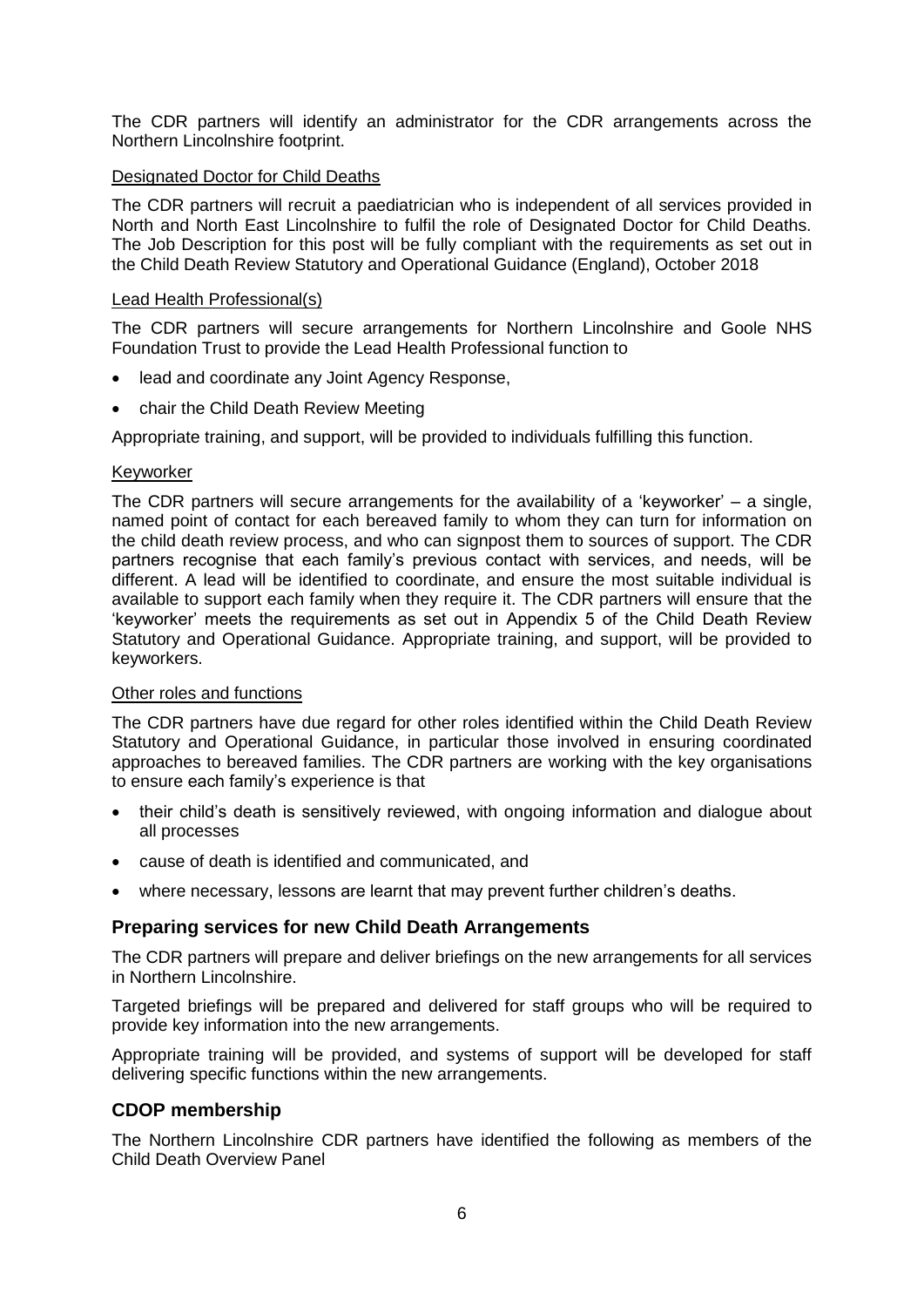- Chair of the CDOP
	- $\circ$  Vice Chair will be identified from other membership of the CDOP, but will be an experienced senior professional who is independent of the key providers of North and North East Lincolnshire NHS, social care and police services
- Child Death Review Manager for Northern Lincolnshire
- Child Death Review Administrator for Northern Lincolnshire
- Senior Public Health professional
- Designated Doctor for Child Deaths
- Designated Nurse and Head of Safeguarding, North Lincolnshire CCG or Designated Nurse – Safeguarding, North East Lincolnshire CCG
- Divisional Head of Midwifery and Nursing Women and Children's, Northern Lincolnshire and Goole NHS Foundation Trust
- Community or Hospital Health professional to complement the experience of the Designated Doctor (on appointment)
- Named GP for Safeguarding Children, North East Lincolnshire CCG or Named GP for Safeguarding, North Lincolnshire CCG
- Senior Representative from
	- o Humberside Police
	- o North Lincolnshire Council Children's Social Care or North East Lincolnshire Children's Council Social Care
	- o North Lincolnshire Council Education services or North East Lincolnshire Education services
- St Andrew's (Andy's) Hospice
- Lay Representative:

Other professionals will be included in the membership of the CDOP on a case-by-case basis, or to inform specific discussions.

# **Collaborative Regional CDOP Arrangements**

The Local Authorities and Clinical Commissioning Groups for North and North East Lincolnshire, Hull, East Riding of Yorkshire, North Yorkshire and York, i.e. the CDR partners for

- Northern Lincolnshire
- East Riding of Yorkshire
- Hull, and
- North Yorkshire and York

have agreed to come together on a larger footprint on an annual basis to share learning, and identify themes and trends and to align processes and procedures to support analysis and comparison.

These Collaborative Regional CDOP Arrangements are the process by which the CDR partners in the 4 localities will ensure compliance with the recommendation in Working Together 2018 for local child death review arrangements to cover a child population such that they typically review at least 60 child deaths per year.